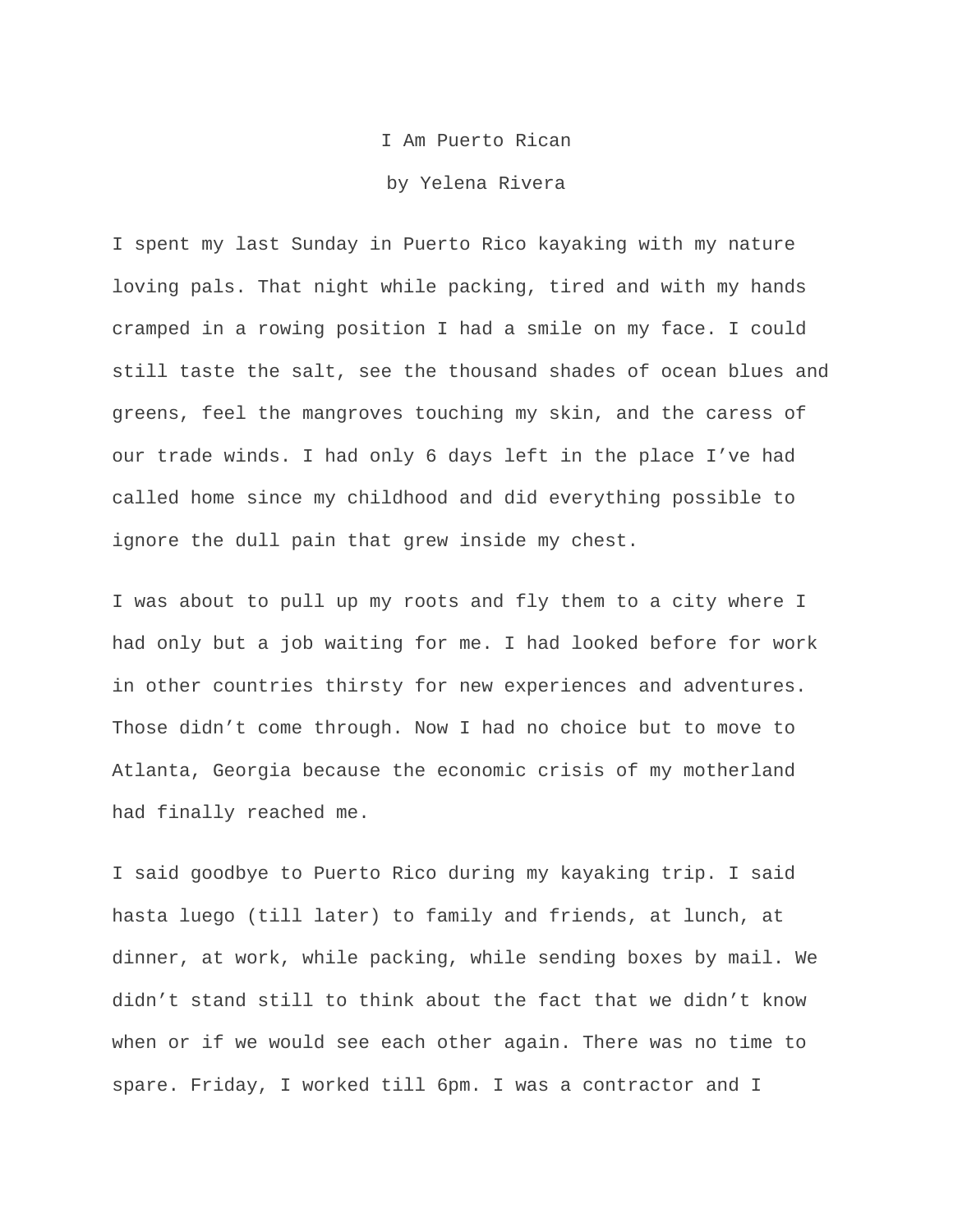didn't have the luxury of even taking a day off. With still packing to do I could only do a quick dinner with my dear friend Zoila and her fiancé. We hugged, she cried, we hugged again. I couldn't cry.

I packed my last bag one hour before heading to the airport. It was held with masking tape and looked like the bundle a homeless person would prepare. Ivelisse, my superwoman friend, helped me to tidy up the apartment I was leaving behind and gave me a ride to the airport. No time to talk, to have lunch, to cry or to start missing each other. But I was okay. My lungs were still filled with the sweet salty humid air of my beloved Island. Soon enough I was on my way. The sandy borders, the flirtatious palm trees, the lush green mountains, vanished from my view. And the turquoise waters which at some point changed into navy blues stopped to a halt when I reached my destination. But, although I had a window seat I was not aware of any of this, I was so tired that I had fallen soundly asleep.

I arrived at my new Atlanta apartment the 1st of April of 2014 at 5pm. This, after landing in Jacksonville, staying a couple of nights at my mother's house in Savannah and driving from there to here. Exactly seven days before I would start working at Georgia Tech. When I opened the door, it hit me. The air was dry and cold, the empty sterile space and the parking deck view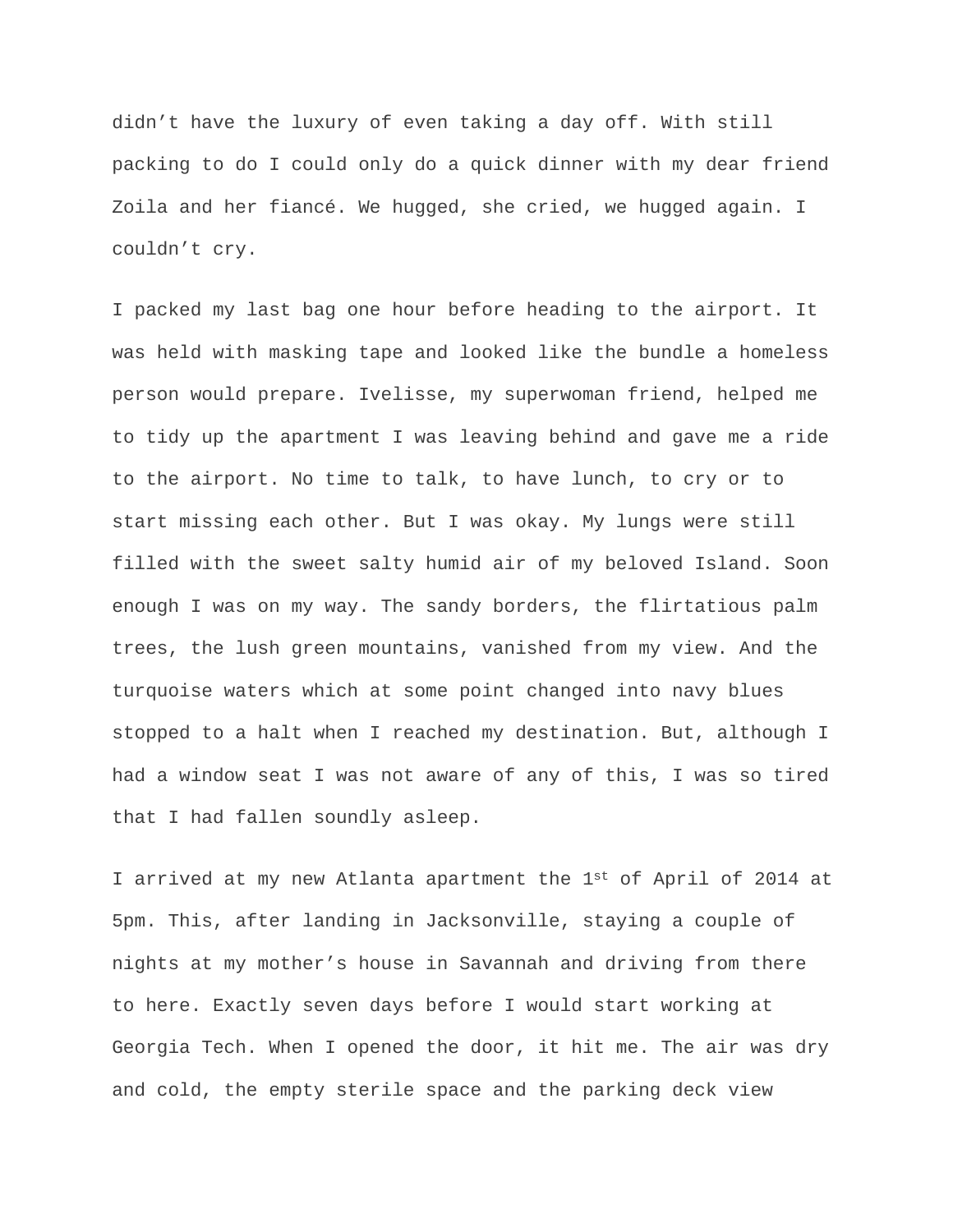screamed "You're not in Puerto Rico anymore". My mother, who was happy to have me closer to her was hurt by the look on my face. I hated what I saw, I couldn't ignore anymore the pain in my chest. I felt like a knife was stabbing me from the inside out. I wanted to run. But to where? I wanted to go back to Puerto Rico. But without a job or money, how, and to what?

I was trapped. Finally, the tears started to flow. I cried walking to the supermarket. I sobbed trying to find a place to eat. I cried, wept, bawled, while walking up and down the street, tired but with the energy that desperation and a broken heart provides. I cried till I fell asleep on the carpeted floor. My mother did her best to make me feel better. She kept saying, "Hija, I know you'll make it here. You've been through a lot worse!" But now even the worse seemed better in Puerto Rico. I wanted to hug my friends or walk to the ocean to find some peace. I could not. I could not.

Three years later I've made a couple of new friends and one of them is of Puerto Rican descent. She was the first person to after 2 years in Atlanta invite me to their home. Here, I've spent holidays alone at my apartment, in Puerto Rico I always had a friend's house to go to. Here, I eat my hearty lunch alone at my office. Back home I used to have lunch with my chatty coworkers and the breakroom would smell of spices and the menu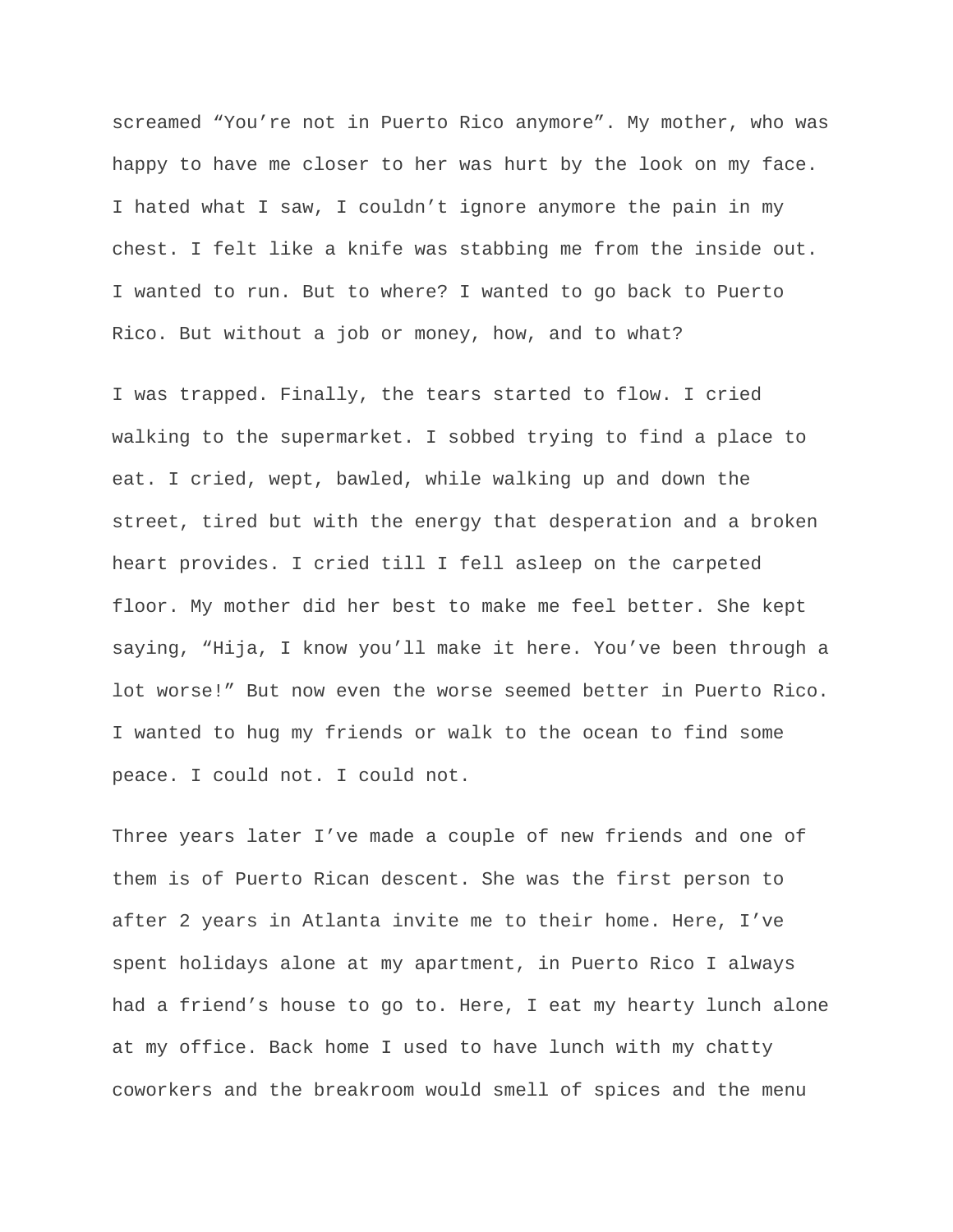would always include rice and beans. There I would greet everyone with a hug and a kiss. I'm still learning how to greet people here. There I was Puerto Rican and white, here people and institutions confuse race with ethnicity and ethnicity with native tongue and place of origin. Yes, I am both an American citizen and a citizen of the Americas by birth. There, I used the last names of both my father and mother, Rivera Vale, here to avoid confusion I must use just one.

I've gone back home during the holidays and my trips fill my uprooted heart with enough joy to keep my homesickness at bay.

About two years ago, I went to a conference in New Orleans. At the hotel, I needed some toiletries and found two ladies cleaning a nearby room. I asked for soap. The lady with a thick southern accent seemed to not understand me, which has happened here before, and the other one with a different type of accent even less. I address the latter in Spanish and she understood. I said "Yo soy de Puerto Rico", she said "Y yo de Nicaragua". She told me the story on how she had recently spent thousands of dollars bringing her teen daughter to the United States because she feared for her life. She told me how most of the money she makes from her 2 jobs goes to pay the man who loaned her the cash for her daughter's "trip" and the rest, of course, goes to her 4 children. Yes, because besides the girl, she has 3 sons